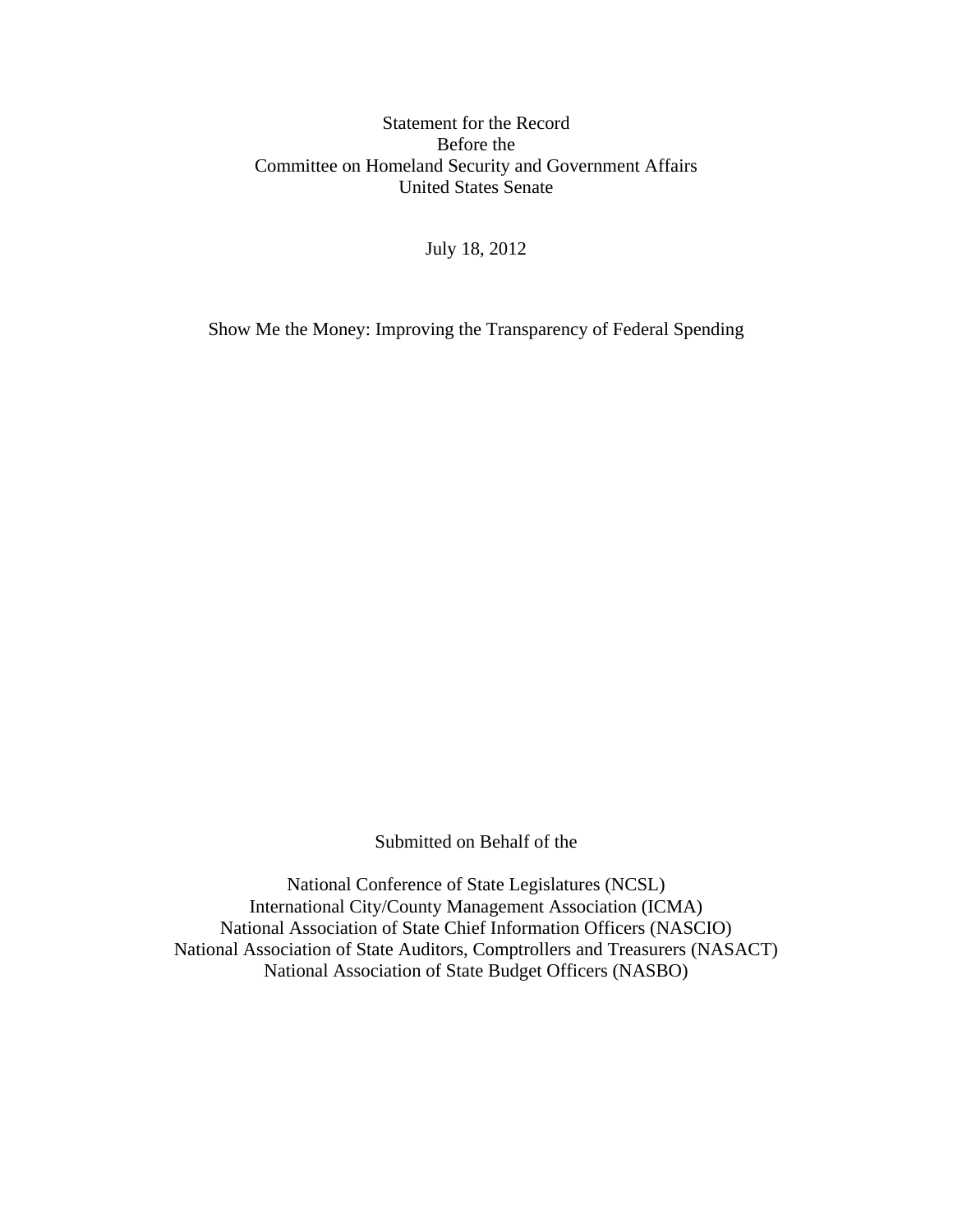Chairman Lieberman, Ranking Member Collins and Members of the Committee:

Thank you for holding such a timely hearing to explore efforts currently underway to improve the transparency of federal funding. As organizations dedicated to providing financial oversight, system integration and data management at the state level, we are very happy to learn that the committee will be exploring the current initiatives aimed at improving transparency and accountability in federal spending. We believe that this hearing is an essential prerequisite to serious consideration of whether legislation, such as the Data Accountability and Transparency Act, is necessary to meet the desired goals of improved accountability and transparency in federal spending. Expanding ARRA-like reporting requirements to the entire universe of grants and contracts necessitates thoughtful investigation and careful consideration. Efforts by Congress to mandate additional reporting and oversight should consider the significant costs to be borne by the recipients and oversight professionals.

The above organizations represent state and local government officials who are committed to providing transparency to satisfy both the needs of government decision makers and the desires of taxpayers to monitor government spending. States are the largest recipient of federal funds, and thus, we have been closely following the efforts underway to streamline and improve the process by which the federal government provides assistance through grants and contracts.

The Federal Financial Assistance Management Improvement Act, also known as Public Law 106-107, was the first concerted effort in recent times to look at the business processes being utilized to deliver financial assistance and how such processes could be streamlined and amended to provide efficiencies for both the federal government and the recipients of federal funds. One of the most significant successes of P.L. 106-107 was the establishment of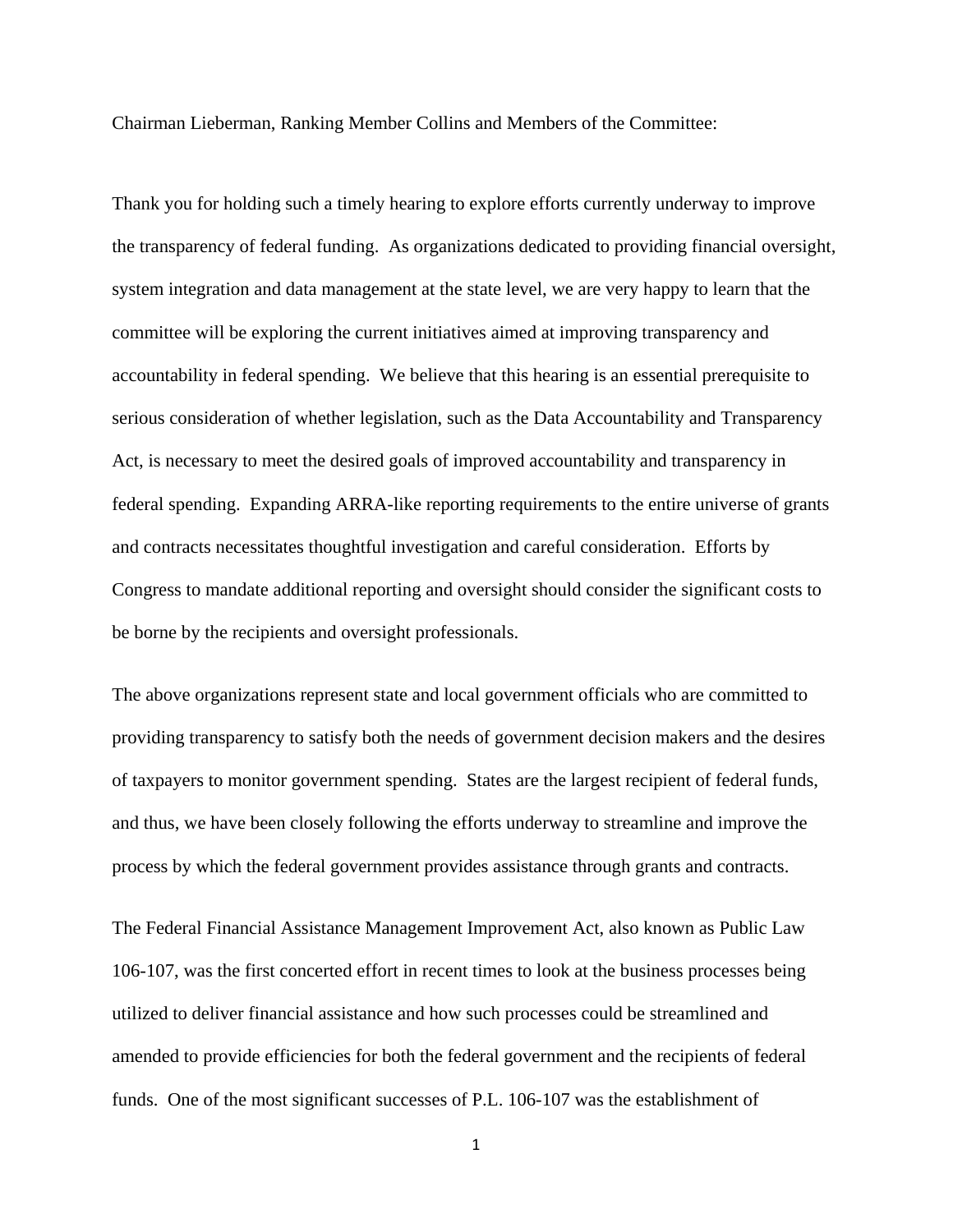Grants.Gov, a centralized electronic website for searching and applying for federal assistance.

While Grants.Gov made admirable and successful changes to provide access to the federal grants world, its potential was never fully realized as the portal only applied to the "find and apply" portions of the grant process and did not review or streamline back office processes. Success was further limited, as many federal agencies did not use the site to post all their grant awards and recipients were not able to submit required documentation electronically in all instances. It seemed that streamlining efforts were hampered by fragmented leadership between Grants.Gov and the Federal Grants Policy Committee. Ultimately, the law sunsetted before additional steps could be taken to look at how the federal government manages and delivers its awards.

Since that time, a number of additional efforts have been undertaken, not only to look at ways in which grants are managed and delivered, but also to explore how the public can monitor government spending. The first effort to shine more light on federal spending was the passage of the Federal Financial Accountability and Transparency Act (FFATA). FFATA required that information on federal awards (federal financial assistance and expenditures) be made available to the public via a single, searchable website, www.USASpending.gov. However since its passage in 2006, FFATA has failed to meet its full charge and vision because of the lack of funding dedicated to the effort, data quality issues that have not been properly addressed, the fact that not all federal agencies are complying with the directive, a delay in the implementation of sub-recipient reporting, and a shift in focus to comply with the American Recovery and Reinvestment Act (ARRA).

Nonetheless, it was not really until the passage of ARRA that the federal government took a serious look at the effectiveness and efficiency of current grant processes. While successful, the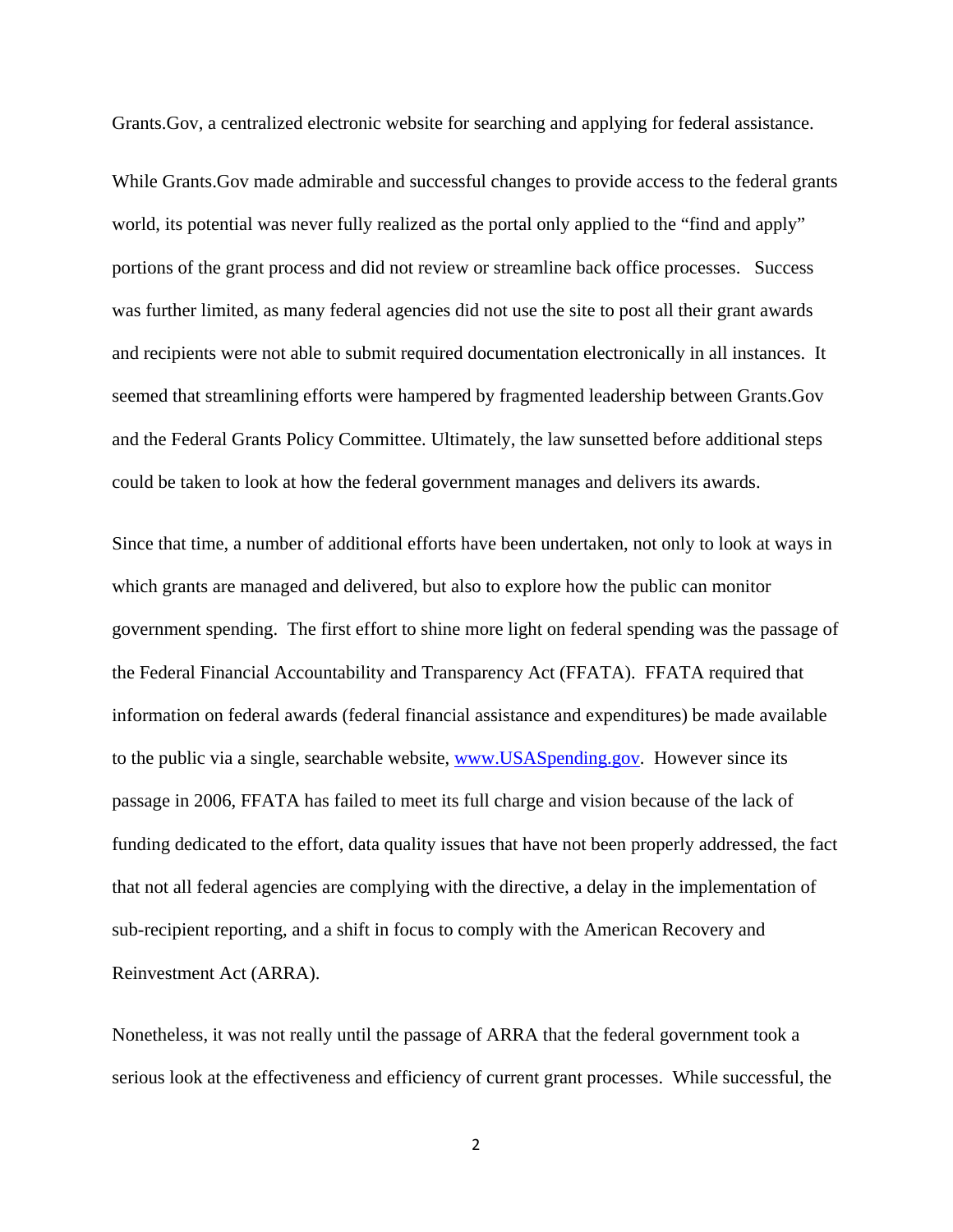reporting and oversight that occurred with ARRA was a direct result of several unique circumstances that may not be possible to replicate on a broad basis.

During the seven months between enactment and implementation, ARRA helped to foster a more open and communicative atmosphere between both the federal government and states as well as between individual states. Direct engagement between states and the federal government, whether it was large conference calls, informal discussions, or recorded webinars, seemed to take place nearly every week. Such engagement revolved around countless topics including subrecipient and vendor reporting, batch reporting, job calculations, and additional funding for compliance costs. While solutions and compromises were reached in numerous areas, not every issue was fully resolved.

The ultimate success of ARRA reporting and the resulting small level of fraud and abuse can be attributed not only to the work of the Recovery Accountability and Transparency Board but to high levels of commitment and dedication of accountability and oversight professionals at the state and local levels. It was recognized early on that the lack of funding for such professionals was a major oversight and shortcoming of the original act.

We urge that any effort by Congress to mandate additional reporting and oversight consider the significant costs to be borne by the recipients and oversight professionals.

We believe that an efficient and streamlined reporting process, such as the one established in the DATA Act, hinges on the ability to identify challenges and put into place well thought out and vetted business processes. Relying on the success of reporting for a small number of ARRA grants and contracts and expanding that universe to include all federal awards will require significant planning and resources.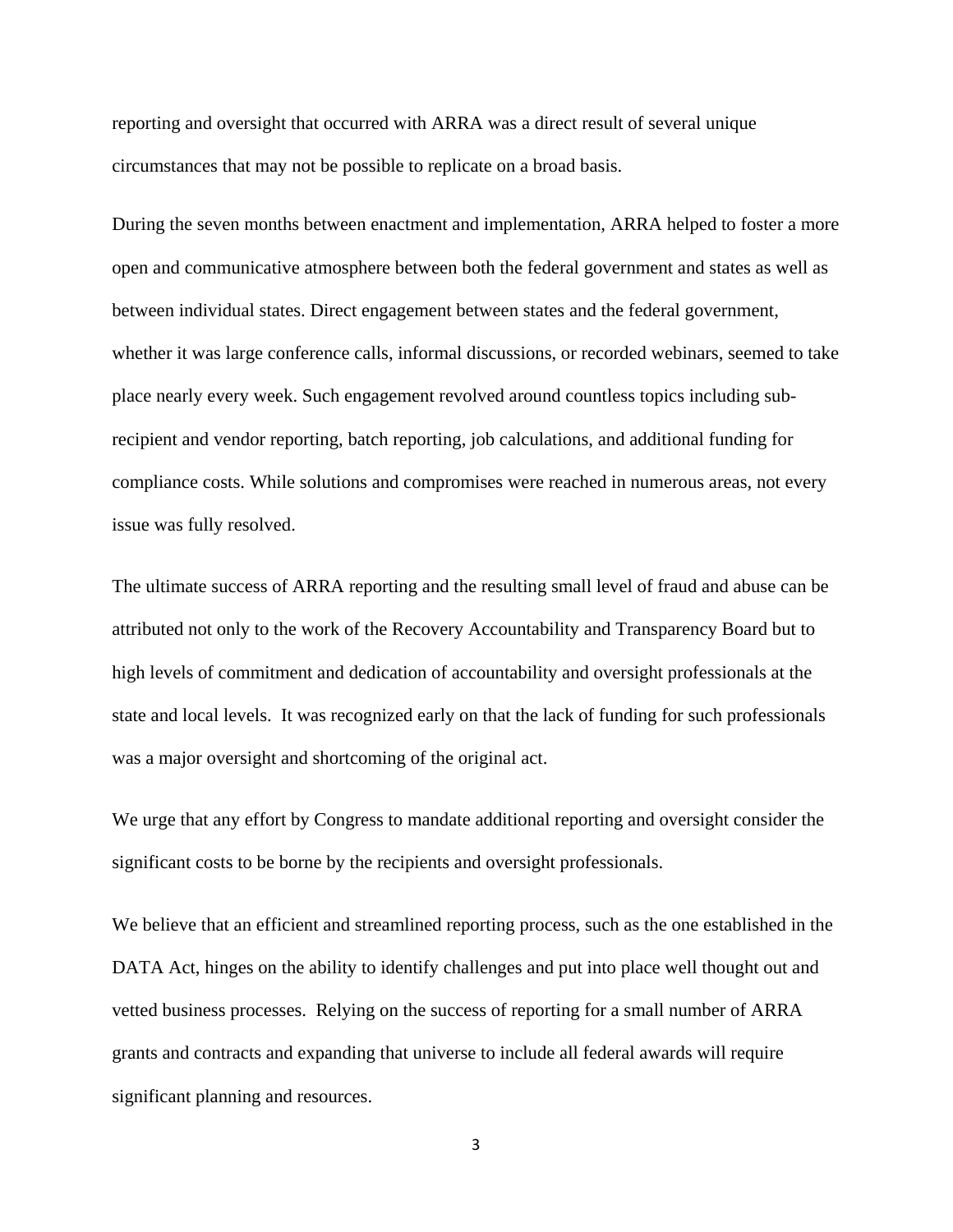We believe that developing a phased-in approach to changing the way that the federal government oversees and manages its federal assistance is the proper way to understand current systems, including how and even if they can be amended and integrated to meet the desire for more transparency. It is extremely important to standardize and consolidate federal systems *before* requiring recipients to report to yet another entity.

The Recovery Accountability and Transparency Board is conducting a grants information reporting pilot project that will help to identify cost efficiencies and potential pitfalls of moving toward a centralized system for data collection and warehousing. Such a pilot is an important step in identifying the plausibility of expanding ARRA-like reporting requirements to the entire universe of grants and contracts.

The U.S. Office of Management and Budget, through the establishment of the Government Accountability and Oversight Board (GATB) and the newly created Council on Financial Assistance Reform (COFAR) is also examining federal government systems and processes. These efforts are intended to further the original goals of P.L. 106-107 to streamline the grants management process and to additionally move toward resolution of some of the issues that the DATA Act is intended to address. Specifically, the GATB is recommending that the federal government establish a government-wide accountability framework to better evaluate risk and prevent and detect fraud, waste and abuse. The GATB is also looking at data collection and data display through a well-defined set of data elements that will promote consistent reporting and data standardization, eliminate current system redundancy and reduce burden.

We fully support changes to increase the public's awareness of how their tax dollars are being spent, but we also believe the shift toward data reporting standardization should keep in mind the